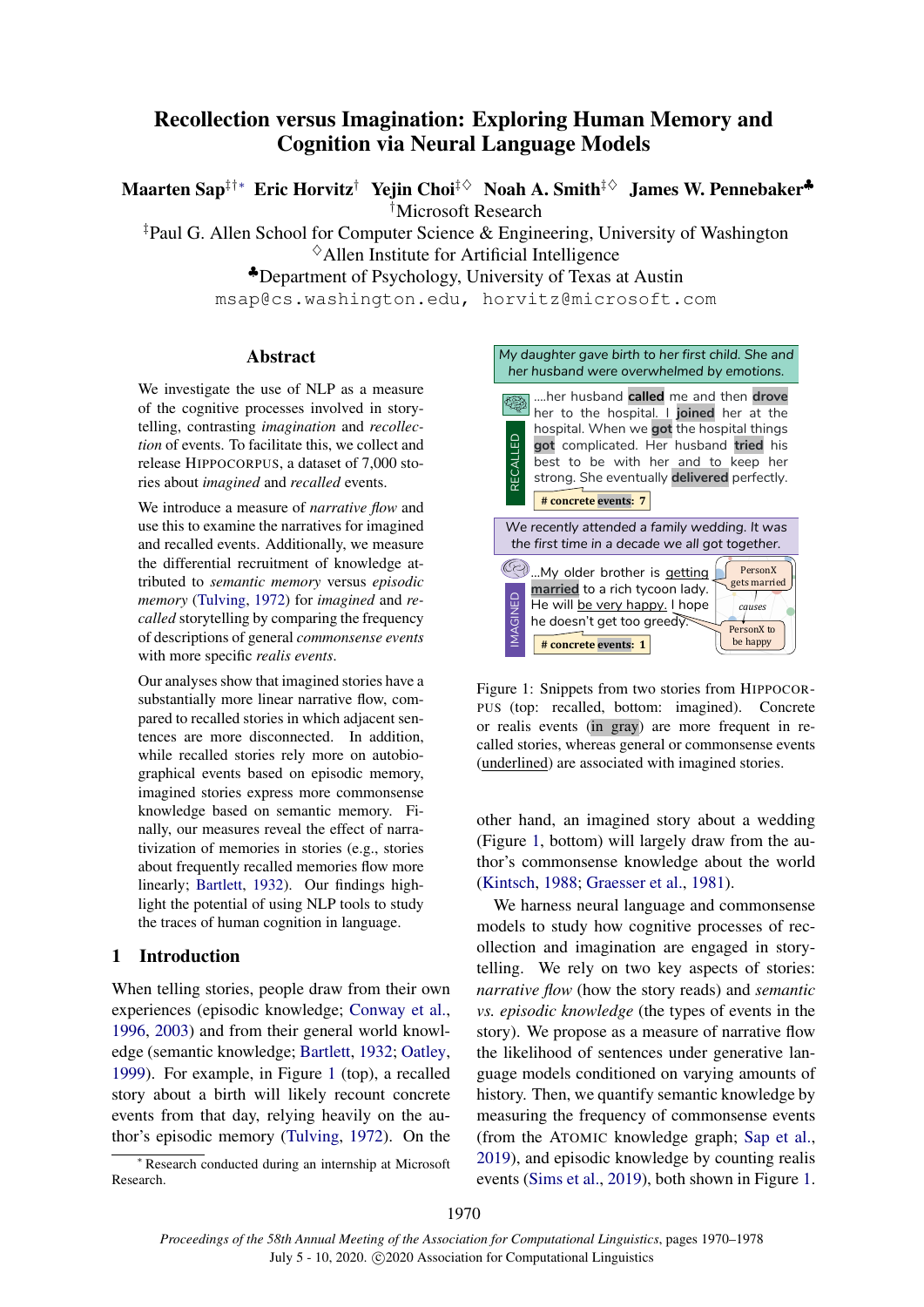We introduce  $HPPOCORPUS$ <sup>[1](#page-1-0)</sup> a dataset of 6,854 diary-like short stories about salient life events, to examine the cognitive processes of remembering and imagining. Using a crowdsourcing pipeline, we collect pairs of recalled and imagined stories written about the same topic. By design, authors of recalled stories rely on their episodic memory to tell their story.

We demonstrate that our measures can uncover differences in imagined and recalled stories in HIPPOCORPUS. Imagined stories contain more commonsense events and elaborations, whereas recalled stories are more dense in concrete events. Additionally, imagined stories flow substantially more linearly than recalled stories. Our findings provide evidence that surface language reflects the differences in cognitive processes used in imagining and remembering.

Additionally, we find that our measures can uncover *narrativization* effects, i.e., the transforming of a memory into a narrative with repeated recall or passing of time [\(Bartlett,](#page-5-0) [1932;](#page-5-0) [Reyna and](#page-5-6) [Brainerd,](#page-5-6) [1995;](#page-5-6) [Christianson,](#page-5-7) [2014\)](#page-5-7). We find that with increased temporal distance or increased frequency of recollection, recalled stories flow more linearly, express more commonsense knowledge, and are less concrete.

# 2 HIPPOCORPUS Creation

We construct HIPPOCORPUS, containing 6,854 stories (Table [1\)](#page-1-1), to enable the study of imagined and recalled stories, as most prior corpora are either limited in size or topic (e.g., [Greenberg et al.,](#page-5-8) [1996;](#page-5-8) [Ott et al.,](#page-5-9) [2011\)](#page-5-9). See Appendix [A](#page-7-0) for additional details (e.g., worker demographics; §[A.2\)](#page-7-1).

# 2.1 Data Collection

We collect first-person perspective stories in three stages on Amazon Mechanical Turk (MTurk), using a pairing mechanism to account for topical variation between imagined and recalled stories.

Stage 1: recalled. We ask workers to write a 15–25 sentence story about a memorable or salient event that they experienced in the past 6 months. Workers also write a 2–3 sentence summary to be used in subsequent stages, and indicate how long ago the events took place (in weeks or months; TIMESINCEEVENT).

<span id="page-1-1"></span>

|          | # stories | $#$ sents | # words   |
|----------|-----------|-----------|-----------|
| recalled | 2,779     | 17.8      | 308.9     |
| imagined | 2,756     | $17.5***$ | $274.2**$ |
| retold   | 1,319     | $17.3*$   | $296.8**$ |
| total    | 6,854     |           |           |

Table 1: HIPPOCORPUS data statistics. \*\* and \* indicate significant difference from recalled at  $p < 0.001$ and  $p < 0.05$ , respectively.

**Stage 2: imagined.** A new set of workers write imagined stories, using a randomly assigned summary from stage 1 as a prompt. Pairing imagined stories with recalled stories allows us to control for variation in the main topic of stories.

Stage 3: retold past. After 2–3 months, we contact workers from stage 1 and ask them to re-tell their stories, providing them with the summary of their story as prompt.

Post-writing questionnaire (all stages). Immediately after writing, workers describe the main topic of the story in a short phrase. We then ask a series of questions regarding personal significance of their story (including frequency of recalling the event: FREQUENCYOFRECALL; see [A.1](#page-7-2) for questionnaire details). Optionally, workers could re-port their demographics.<sup>[2](#page-1-2)</sup>

#### 3 Measures

To quantify the traces of imagination and recollection recruited during storytelling, we devise a measure of a story's narrative flow, and of the types of events it contains (concrete vs. general).

#### 3.1 Narrative Flow

Inspired by recent work on discourse modeling [\(Kang et al.,](#page-5-10) [2019;](#page-5-10) [Nadeem et al.,](#page-5-11) [2019\)](#page-5-11), we use language models to assess the narrative linearity of a story by measuring how sentences relate to their context in the story.

We compare the likelihoods of sentences under two generative models (Figure [2\)](#page-2-0). The *bag* model makes the assumption that every sentence is drawn independently from the main theme of the story (represented by  $\mathcal{E}$ ). On the other hand, the *chain* model assumes that a story begins with a

<span id="page-1-0"></span><sup>&</sup>lt;sup>1</sup> Available at <http://aka.ms/hippocorpus>.

<span id="page-1-2"></span><sup>&</sup>lt;sup>2</sup> With IRB approval from the Ethics Advisory Board at Microsoft Research, we restrict workers to the U.S., and ensure they are fairly paid (\$7.5–9.5/h).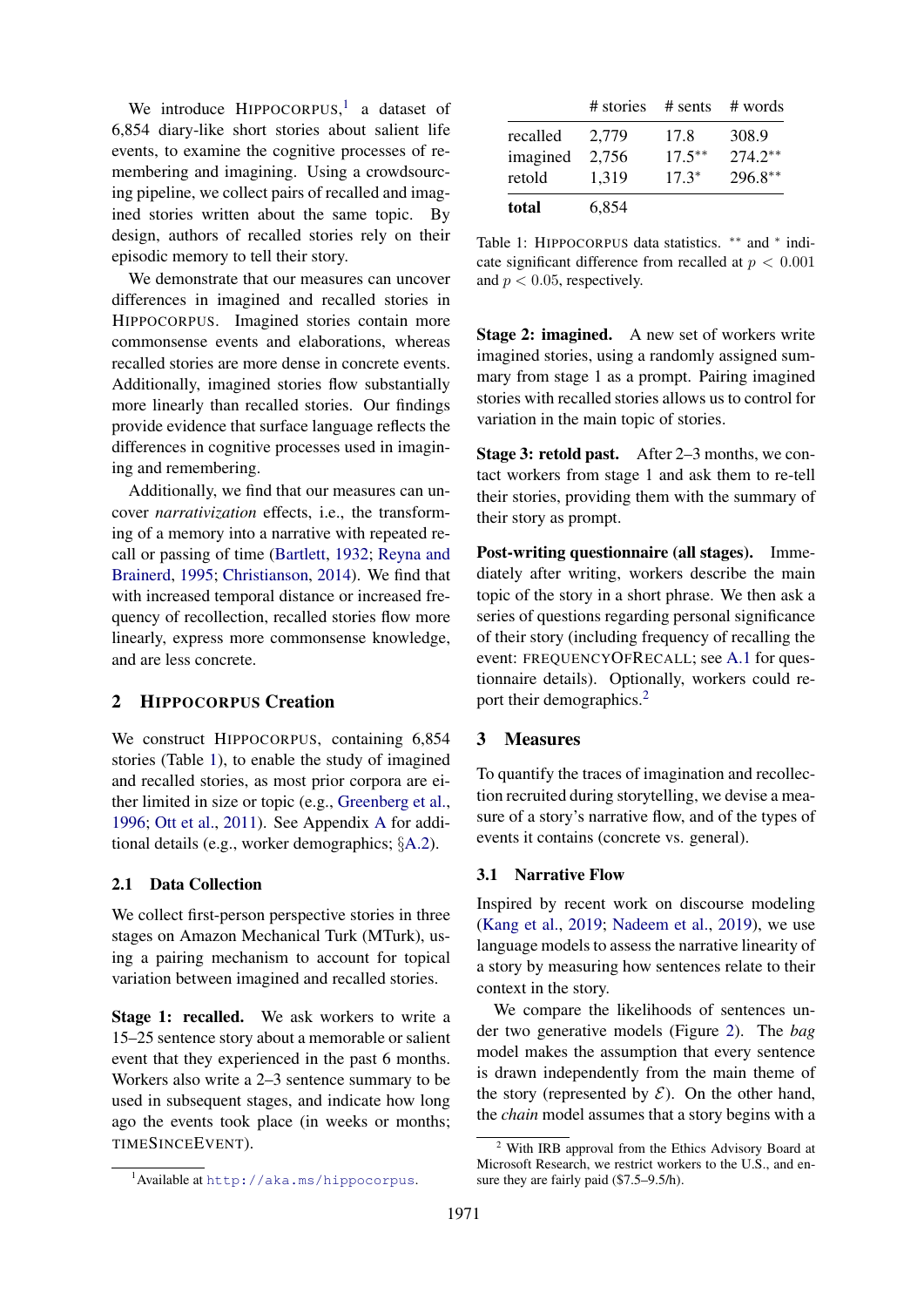<span id="page-2-0"></span>

Figure 2: Two probabilistic graphical models representing (i) bag-like and (ii) chain-like (linear) story representations.  $\mathcal E$  represents the theme of the story.

theme, and sentences linearly follow each other. $3$ .  $\Delta_l$  is computed as the difference in negative loglikelihoods between the bag and chain models:

$$
\Delta_l(s_i) = -\frac{1}{|s_i|} \left[ \log p(s_i \mid \mathcal{E}) - \log p(s_i \mid \mathcal{E}, s_{1:i-1}) \right] \tag{1}
$$

where the log-probability of a sentence s in a context C (e.g., topic  $\mathcal E$  and history  $s_{1:i-1}$ ) is the sum of the log-probabilities of its tokens  $w_t$  in context:  $\log p(s | \mathcal{C}) = \sum_t \log p(w_t | \mathcal{C}, w_{0:t-1}).$ 

We compute the likelihood of sentences using OpenAI's GPT language model [\(Radford et al.,](#page-5-12) [2018,](#page-5-12) trained on a large corpus of English fiction), and we set  $\mathcal E$  to be the summary of the story, but find similar trends using the main event of the story or an empty sequence.

# 3.2 Episodic vs. Semantic Knowledge

We measure the quantity of episodic and semantic knowledge expressed in stories, as proxies for the differential recruitment of episodic and semantic memory [\(Tulving,](#page-6-0) [1972\)](#page-6-0) in stories.

Realis Event Detection We first analyze the prevalence of *realis* events, i.e., factual and nonhypothesized events, such as "I *visited* my mom" (as opposed to irrealis events which have not happened, e.g., "I *should visit* my mom"). By definition, realis events are claimed by the author to have taken place, which makes them more likely to be drawn from from autobiographical or episodic memory in diary-like stories.

We train a realis event tagger (using BERT-base; [Devlin et al.,](#page-5-13) [2019\)](#page-5-13) on the annotated literary events corpus by [Sims et al.](#page-6-2) [\(2019\)](#page-6-2), which slightly outperforms the original author's models. We provide further training details in Appendix [B.1.](#page-7-3)

# Semantic and Commonsense Knowledge We measure the amount of commonsense knowl-

edge included explicitly in stories, as a proxy for semantic memory, a form of memory that is thought to encode general knowledge about the world [\(Tulving,](#page-6-0) [1972\)](#page-6-0). While this includes facts about how events unfold (i.e., scripts or schemas; [Schank and Abelson,](#page-6-3) [1977;](#page-6-3) [van Kesteren et al.,](#page-5-16) [2012\)](#page-5-16), here we focus on commonsense knowledge, which is also encoded in semantic memory [\(McRae and Jones,](#page-5-17) [2013\)](#page-5-17).

Given the social focus of our stories, we use the social commonsense knowledge graph ATOMIC [\(Sap et al.,](#page-6-1) [2019\)](#page-6-1).<sup>[4](#page-2-2)</sup> For each story, we first match possible ATOMIC events to sentences by selecting events that share noun chunks and verb phrases with sentences (e.g., "getting married"  $\rightsquigarrow$  "Per-sonX gets married"; Figure [1\)](#page-0-0). We then search the matched sentences' surrounding sentences for commonsense inferences (e.g., "be very happy"  $\rightsquigarrow$ "happy"; Figure [1\)](#page-0-0). We describe this algorithm in further detail in Appendix [B.2.](#page-7-4) In our analyses, the measure quantifies the number of story sentences with commonsense tuple matches in the two preceding and following sentences.

#### 3.3 Lexical and Stylistic Measures

To supplement our analyses, we compute several coarse-grained lexical counts for each story in HIPPOCORPUS. Such approaches have been used in prior efforts to investigate author mental states, temporal orientation, or counterfactual thinking in language [\(Tausczik and Pennebaker,](#page-6-4) [2010;](#page-6-4) [Schwartz et al.,](#page-6-5) [2015;](#page-6-5) [Son et al.,](#page-6-6) [2017\)](#page-6-6).

We count psychologically relevant word categories using the Linguistic Inquiry Word Count [\(Pennebaker et al.,](#page-5-18) [2015,](#page-5-18) LIWC;), focusing only on the cognitive processes, positive emotion, negative emotion, and I-word categories, as well as the ANALYTIC and TONE summary variables.<sup>[5](#page-2-3)</sup> Additionally, we measure the average concreteness level of words in stories using the lexicon by [Brys](#page-5-19)[baert et al.](#page-5-19) [\(2014\)](#page-5-19).

# <span id="page-2-4"></span>4 Imagining vs. Remembering

We summarize the differences between imagined and recalled stories in HIPPOCORPUS in Table [2.](#page-3-0) For our narrative flow and lexicon-based analyses,

<span id="page-2-1"></span><sup>3</sup>Note that this is a sentence-level version of *surprisal* as defined by expectation theory [\(Hale,](#page-5-14) [2001;](#page-5-14) [Levy,](#page-5-15) [2008\)](#page-5-15)

<span id="page-2-2"></span><sup>4</sup>ATOMIC contains social and inferential knowledge about the causes (e.g., "X wants to start a family") and effects (e.g., "X throws a party", "X feels loved") of everyday situations like "PersonX decides to get married".

<span id="page-2-3"></span><sup>&</sup>lt;sup>5</sup>See [liwc.wpengine.com/interpreting](liwc.wpengine.com/interpreting-liwc-output/)[liwc-output/](liwc.wpengine.com/interpreting-liwc-output/) for more information on LIWC variables.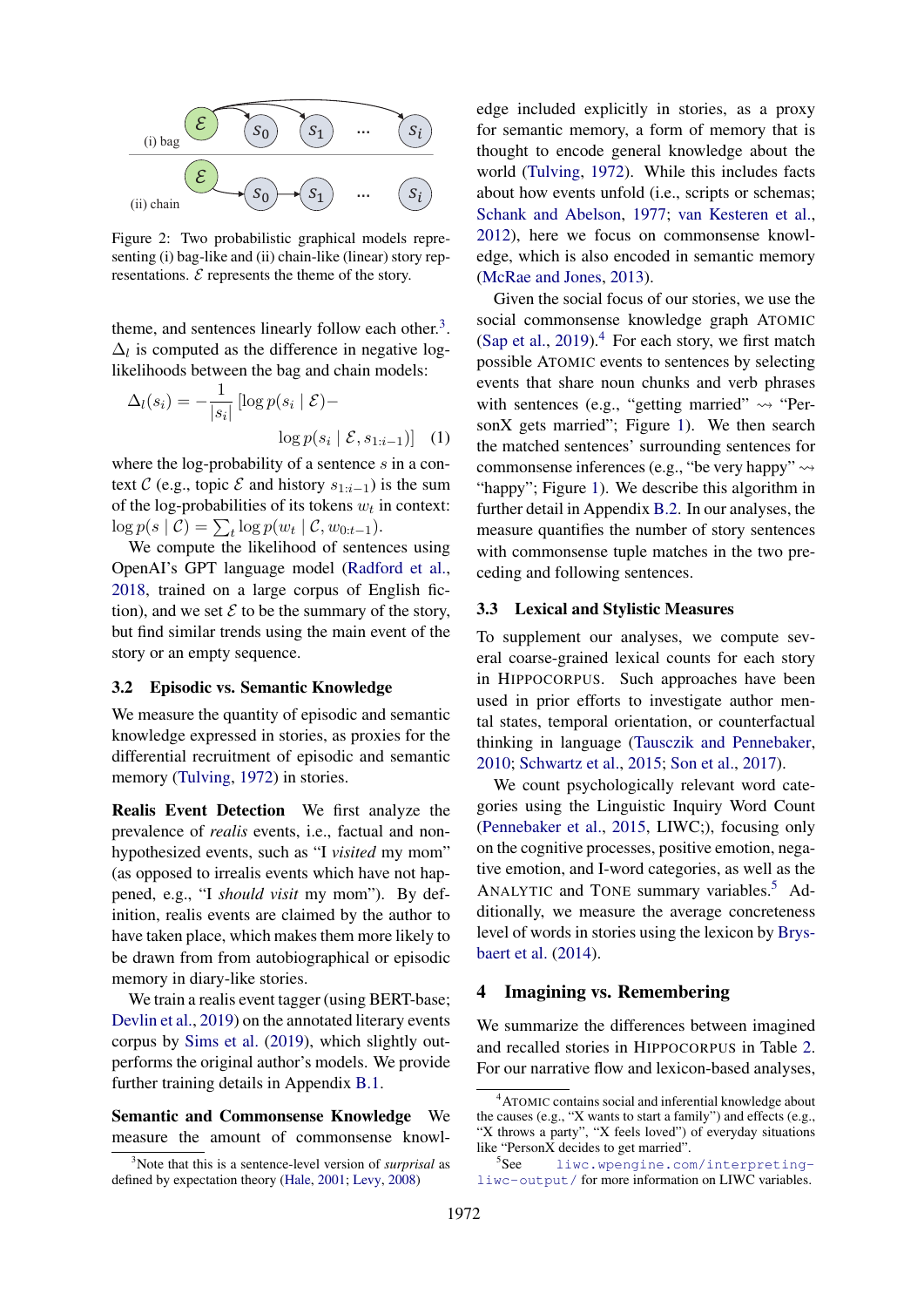<span id="page-3-0"></span>

|               | measure                     | effect size (d or $\beta$ ) | direction |
|---------------|-----------------------------|-----------------------------|-----------|
|               | avg. $\Delta_l$ (linearity) | $0.52***$                   | imagined  |
|               | realis events               | $0.10**$                    | recalled  |
|               | commonsense                 | $0.15***$                   | imagined  |
| lexicon-based | ANALYTIC                    | $0.26***$                   | recalled  |
|               | concrete                    | $0.13***$                   | recalled  |
|               | neg. emo.                   | $0.07***$                   | imagined  |
|               | <b>TONE</b>                 | $0.12***$                   | imagined  |
|               | I-words                     | $0.17***$                   | imagined  |
|               | pos. emo.                   | $0.22***$                   | imagined  |
|               | cog. proc.                  | $0.30***$                   | imagined  |

Table 2: Summary of differences between imagined and recalled stories, according to proposed measures (top), and lexical or word-count measures (bottom). All associations are significant when controlling for multiple comparisons (\*\*\*:  $p < 0.001$ ; \*\*:  $p < 0.01$ ).

we perform paired t-tests. For realis and commonsense event measures, we perform linear regressions controlling for story length. $6$  We Holmcorrect for multiple comparisons for all our analyses [\(Holm,](#page-5-20) [1979\)](#page-5-20).

Imagined stories flow more linearly. We compare  $\Delta_l$ , i.e., pairwise differences in NLL for sentences when conditioned on the full history vs. no history (density plot shown in Figure [3\)](#page-3-2). When averaging  $\Delta_l$  over the entire story, we find that sentences in imagined stories are substantially more predictable based on the context set by prior sentences than sentences in remembered stories. This effect is also present with varying history sizes (see Figure [5](#page-8-0) in Appendix [C.1\)](#page-8-1).

Recalled stories are more event-dense. As seen in Table [2,](#page-3-0) we find that imagined stories contain significantly fewer realis events (controlling for story length).[7](#page-3-3)

Imagined stories express more commonsense knowledge. Using the same analysis method, our results show that sentences in imagined stories are more likely to have commonsense inferences in their neighborhood compared to recalled stories.

Lexical differences. Lexicon-based counts uncover additional differences between imagined and recalled stories. Namely, imagined stories are more self-focused (I-words), more emotional

<span id="page-3-2"></span>

Figure 3: Density plot showing differences in likelihoods of sentences between chain and bag model, for recalled (green), imagined (purple), and retold (dark gray dashed) stories. Vertical lines represent mean  $\Delta_l$ values for each story type. All three story types differ significantly ( $p < 0.001$ ).

(TONE, positive and negative emotion) and evoke more cognitive processes.<sup>[8](#page-3-4)</sup> In contrast, recalled stories are more concrete and contain more logical or hierarchical descriptions (ANALYTIC).

Discussion. Our interpretation of these findings is that the consolidated memory of the author's life experience permeates in a more holistic manner through the sentences in the recalled story. Imagined stories are more fluent and contain more commonsense elaborations, which suggests that authors compose a story as a sequence, relying more on preceding sentences and commonsense knowledge to generate the story.

While our findings on linearity hold when using different language models trained on Wikipedia articles [\(Dai et al.,](#page-5-21) [2019\)](#page-5-21) or English web text (mostly news articles; [Radford et al.,](#page-5-22) [2019\)](#page-5-22), a limitation of the findings is that GPT is trained on large corpus of fiction, which may boost linearity scores for imagined (vs. recalled) sentences. Future work could explore the sensitivity of our results to changes in the language model's training domain or neural architecture.

# 5 Narrativization of Recalled Stories

We further investigate how our narrative and commonsense measures can be used to uncover the narrativization of recalled events (in recalled and retold stories). These analyses aim to investigate the hypothesis that memories are narrativized

<span id="page-3-1"></span> ${}^{6}$ Linear regressions use  $z$ -scored variables. We confirm that our findings hold with multivariate regressions as well as when adding participant random effects in Appendix [C.2.](#page-8-2)

<span id="page-3-3"></span> $\gamma$ Note that simply using verb count instead of number of realis events yields the opposite effect, supporting our choice of measure.

<span id="page-3-4"></span><sup>&</sup>lt;sup>8</sup>The cognitive processes LIWC category counts occurrences of words indicative of cognitive activity (e.g., "think", "because", "know").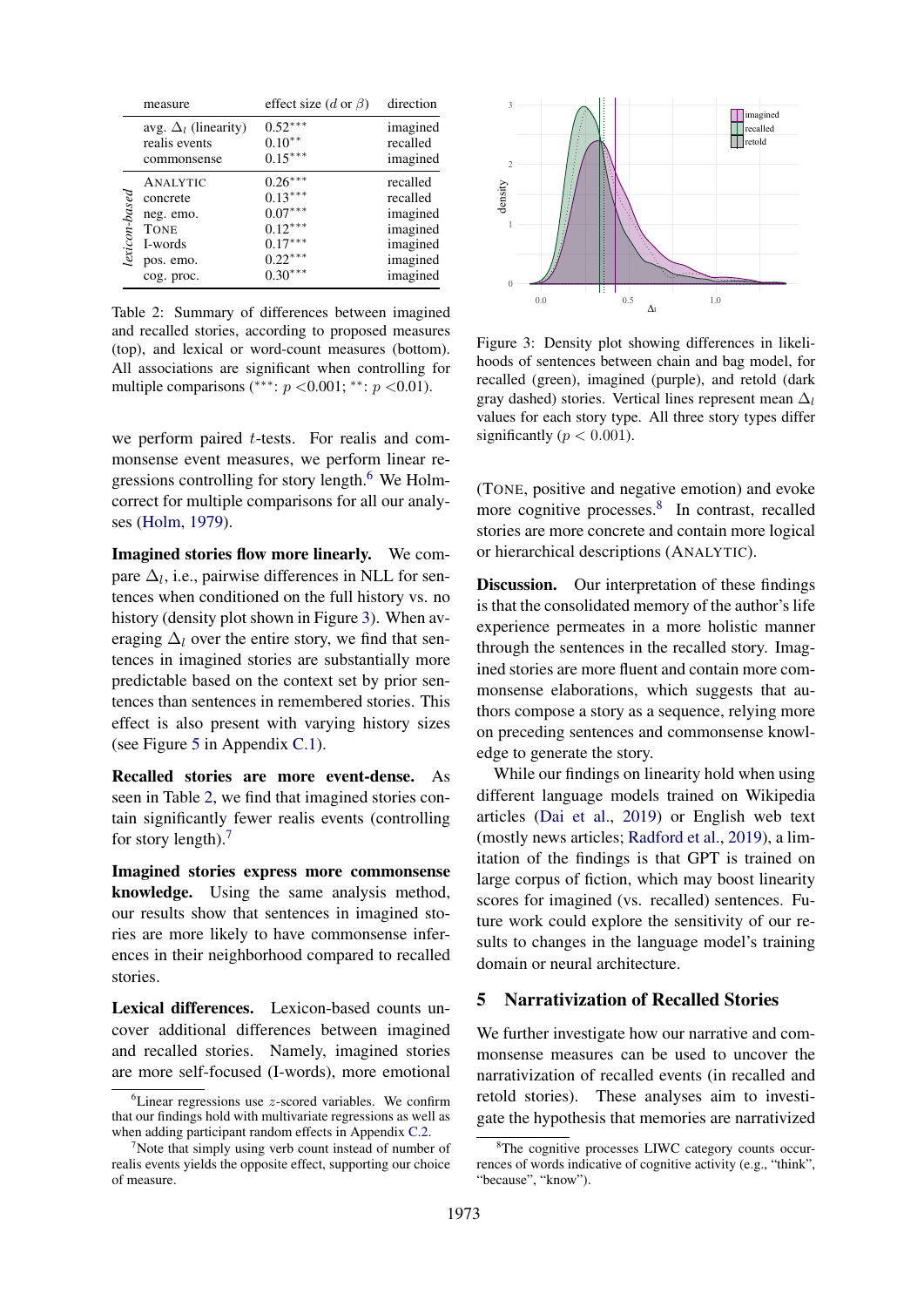over time [\(Bartlett,](#page-5-0) [1932\)](#page-5-0), and that distant autobiographical memories are supplemented with semantic or commonsense knowledge [\(Reyna and](#page-5-6) [Brainerd,](#page-5-6) [1995;](#page-5-6) [Roediger III et al.,](#page-5-23) [1996;](#page-5-23) [Chris](#page-5-7)[tianson,](#page-5-7) [2014;](#page-5-7) [Brigard,](#page-5-24) [2014\)](#page-5-24).

First, we compare the effects of recency of the event described (TIMESINCEEVENT: a continuous variable representing the log time since the event).<sup>[9](#page-4-0)</sup> Then, we contrast recalled stories to their retold counterparts in pairwise comparisons. Finally, we measure the effect of how frequently the experienced event is thought or talked about (FREQUENCYOFRECALL: a continuous variable ranging from very rarely to very frequently).<sup>[10](#page-4-1)</sup> As in §[4,](#page-2-4) we Holm-correct for multiple comparisons.

Temporal distance. First, we find that recalled and retold stories written about temporally distant events tend to contain more commonsense knowledge ( $|\beta| = 1.10$ ,  $p < 0.001$ ). We found no other significant associations with TIMESINCEEVENT.

On the other hand, the proposed measures uncover differences between the initially recalled and later retold stories that mirror the differences found between recalled and imagined stories (Ta-ble [2\)](#page-3-0). Specifically, retold stories flow significantly more linearly than their initial counterparts in a pairwise comparison (Cohen's  $|d| = 0.17$ ,  $p < 0.001$ ; see Figure [3\)](#page-3-2). Our results also indicate that retold stories contain fewer realis events  $(|\beta| = 0.09, p = 0.025)$ , and suggest a potential increase in use of commonsense knowledge in the retold stories ( $|\beta| = 0.06$ ,  $p = 0.098$ ).

Using lexicon-based measures, we find that retold stories are significantly higher in scores for cognitive processes ( $|d| = 0.12$ ,  $p < 0.001$ ) and positive tone ( $|d| = 0.07$ ,  $p = 0.02$ ). Surprisingly, initially recalled stories contain more self references than retold stories (I-words;  $|d| = 0.10$ ,  $p < 0.001$ ; higher levels of self reference were found in imagined stories (vs. recalled; Table [2\)](#page-3-0).

Frequency of recall. We find that the more an event is thought or talked about (i.e., higher FRE-QUENCYOFRECALL), the more linearly its story flows ( $\Delta_l$ ;  $|\beta| = 0.07$ ,  $p < 0.001$ ), and the fewer realis events ( $|\beta| = 0.09$ ,  $p < 0.001$ ) it contains.

Furthermore, using lexicon-based measures, we find that stories with high FREQUENCYOFRE-CALL tend to contain more self references (Iwords; Pearson's  $|r| = 0.07, p < 0.001$ ). Conversely, stories that are less frequently recalled are more logical or hierarchical (LIWC's ANALYTIC; Pearson's  $|r| = 0.09$ ,  $p < 0.001$ ) and more concrete (Pearson's  $|r| = 0.05, p = 0.03$ ).

Discussion. Our results suggest that the proposed language and commonsense methods can measure the effects of narrativization over time in recalled memories [\(Bartlett,](#page-5-0) [1932;](#page-5-0) [Smorti and](#page-6-8) [Fioretti,](#page-6-8) [2016\)](#page-6-8). On one hand, temporal distance of events is associated with stories containing more commonsense knowledge and having more linear flow. On the other hand, stories about memories that are rarely thought about or talked about are more concrete and contain more realis events, compared to frequently recalled stories which flow more linearly. This suggests that stories that become more narrativized, either by the passing of time or by being recalled repeatedly, become more similar in some ways to imagined stories.

#### 6 Conclusion

To investigate the use of NLP tools for studying the cognitive traces of recollection versus imagination in stories, we collect and release HIP-POCORPUS, a dataset of imagined and recalled stories. We introduce measures to characterize narrative flow and influence of semantic vs. episodic knowledge in stories. We show that imagined stories have a more linear flow and contain more commonsense knowledge, whereas recalled stories are less connected and contain more specific concrete events. Additionally, we show that our measures can uncover the effect in language of narrativization of memories over time. We hope these findings bring attention to the feasibility of employing statistical natural language processing machinery as tools for exploring human cognition.

#### Acknowledgments

The authors would like to thank the anonymous reviewers, as well as Elizabeth Clark, Tal August, Lucy Lin, Anna Jafarpour, Diana Tamir, Justine Zhang, Saadia Gabriel, and other members of the Microsoft Research and UW teams for their helpful comments.

<span id="page-4-0"></span><sup>&</sup>lt;sup>9</sup>We use the logarithm of the time elaspsed since the event, as subjects may perceive the passage of time logarithmically (Bruss and Rüschendorf, [2009;](#page-5-25) [Zauberman et al.,](#page-6-7) [2009\)](#page-6-7).

<span id="page-4-1"></span><sup>&</sup>lt;sup>10</sup>Note that TIMESINCEEVENT and FREQUENCYOFRE-CALL are somewhat correlated (Pearson  $r = 0.05$ ,  $p <$ 0.001), and findings for each variable still hold when controlling for the other.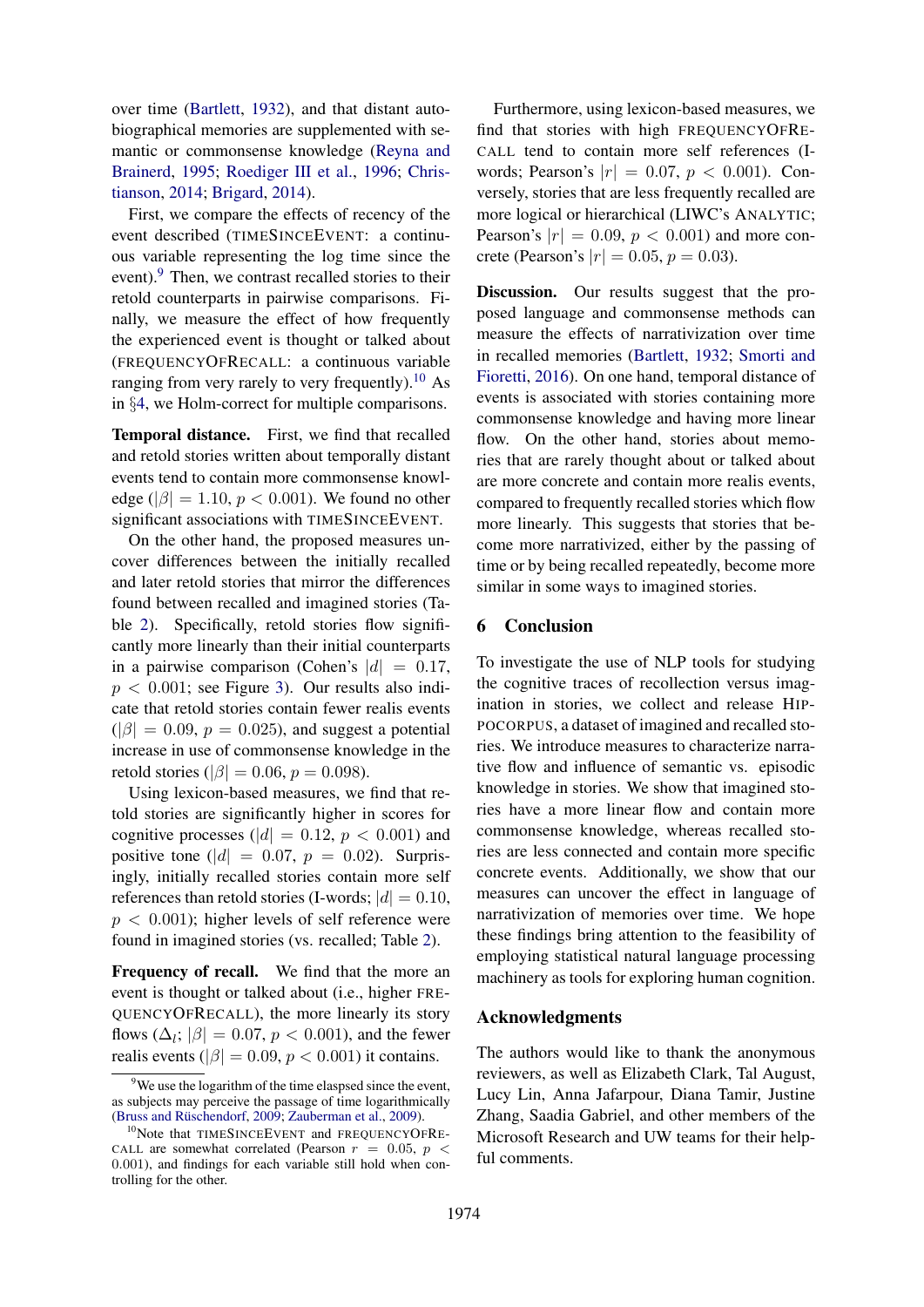#### References

- <span id="page-5-0"></span>Frederic Charles Bartlett. 1932. *Remembering: A study in experimental and social psychology*. Cambridge University Press.
- <span id="page-5-24"></span>Felipe De Brigard. 2014. Is memory for remembering? recollection as a form of episodic hypothetical thinking. *Synthese*, 191:155–185.
- <span id="page-5-25"></span>F. Thomas Bruss and Ludger Rüschendorf. 2009. On the perception of time. *Gerontology*, 56 4:361–70.
- <span id="page-5-19"></span>Marc Brysbaert, Amy Beth Warriner, and Victor Kuperman. 2014. Concreteness ratings for 40 thousand generally known English word lemmas. *Behavior Research Methods*, 46(3).
- <span id="page-5-7"></span>Sven-Ake Christianson. 2014. *The Handbook of Emotion and Memory: Research and Theory*. Psychology Press.
- <span id="page-5-1"></span>Martin A. Conway, Alan F. Collins, Susan E. Gathercole, and Stephen J. Anderson. 1996. Recollections of true and false autobiographical memories. *Journal of Experimental Psychology: General*, 125(1).
- <span id="page-5-2"></span>Martin A. Conway, Christopher W. Pleydell-Pearce, Sharron E. Whitecross, and Helen Sharpe. 2003. Neurophysiological correlates of memory for experienced and imagined events. *Neuropsychologia*, 41(3):334–340.
- <span id="page-5-21"></span>Zihang Dai, Zhilin Yang, Yiming Yang, Jaime G Carbonell, Quoc V Le, and Ruslan Salakhutdinov. 2019. [Transformer-XL: Attentive language models beyond](https://www.aclweb.org/anthology/P19-1285) [a fixed-length context.](https://www.aclweb.org/anthology/P19-1285) In *ACL*.
- <span id="page-5-13"></span>Jacob Devlin, Ming-Wei Chang, Kenton Lee, and Kristina Toutanova. 2019. [BERT: Pre-training of](https://www.aclweb.org/anthology/N19-1423) [deep bidirectional transformers for language under](https://www.aclweb.org/anthology/N19-1423)[standing.](https://www.aclweb.org/anthology/N19-1423) In *NAACL*.
- <span id="page-5-27"></span>M. Brent Donnellan, Frederick L. Oswald, Brendan M. Baird, and Richard E. Lucas. 2006. The mini-IPIP scales: tiny-yet-effective measures of the big five factors of personality. *Psychological Assessment*, 18(2):192.
- <span id="page-5-5"></span>Arthur C Graesser, Scott P Robertson, and Patricia A Anderson. 1981. Incorporating inferences in narrative representations: A study of how and why. *Cognitive Psychology*, 13(1):1–26.
- <span id="page-5-8"></span>Melanie A. Greenberg, Camille B. Wortman, and Arthur A. Stone. 1996. Emotional expression and physical health: revising traumatic memories or fostering self-regulation? *Journal of Personality and Social Psychology*, 71(3):588–602.
- <span id="page-5-14"></span>John Hale. 2001. A probabilistic earley parser as a psycholinguistic model. In *NAACL-HLT*, pages 1– 8. Association for Computational Linguistics.
- <span id="page-5-20"></span>Sture Holm. 1979. A simple sequentially rejective multiple test procedure. *Scandinavian Journal of Statistics*, pages 65–70.
- <span id="page-5-28"></span>Matthew Honnibal and Ines Montani. 2017. spaCy 2: Natural language understanding with Bloom embeddings, convolutional neural networks and incremental parsing.
- <span id="page-5-10"></span>Dongyeop Kang, Hiroaki Hayashi, Alan W Black, and Eduard Hovy. 2019. [Linguistic versus latent rela](https://www.aclweb.org/anthology/D19-1589)[tions for modeling coherent flow in paragraphs.](https://www.aclweb.org/anthology/D19-1589) In *EMNLP*.
- <span id="page-5-16"></span>Marlieke T. R. van Kesteren, Dirk J. Ruiter, Guillén Fernández, and Richard N. Henson. 2012. How schema and novelty augment memory formation. *Trends in Neurosciences*, 35(4).
- <span id="page-5-4"></span>Walter Kintsch. 1988. The role of knowledge in discourse comprehension: A construction-integration model. *Psychological Review*, 95(2):163.
- <span id="page-5-15"></span>Roger Levy. 2008. Expectation-based syntactic comprehension. *Cognition*, 106(3):1126–1177.
- <span id="page-5-17"></span>Ken McRae and Michael Jones. 2013. Semantic memory. In Daniel Reisberg, editor, *The Oxford Handbook of Cognitive Psychology*, Psychology Publications.
- <span id="page-5-11"></span>Farah Nadeem, Huy Nguyen, Yang Liu, and Mari Ostendorf. 2019. [Automated essay scoring with](https://www.aclweb.org/anthology/W19-4450) [Discourse-Aware neural models.](https://www.aclweb.org/anthology/W19-4450) In *Workshop on Innovative Use of NLP for Educational Applications @ ACL*.
- <span id="page-5-3"></span>Keith Oatley. 1999. Why fiction may be twice as true as fact: Fiction as cognitive and emotional simulation. *Review of general psychology*, 3(2):101–117.
- <span id="page-5-9"></span>Myle Ott, Yejin Choi, Claire Cardie, and Jeffrey T. Hancock. 2011. Finding deceptive opinion spam by any stretch of the imagination. In *ACL*.
- <span id="page-5-18"></span>James W. Pennebaker, Roger J. Booth, Ryan L. Boyd, and Martha E. Francis. 2015. Linguistic inquiry and word count: LIWC 2015.
- <span id="page-5-12"></span>Alec Radford, Karthik Narasimhan, Tim Salimans, and Ilya Sutskever. 2018. Improving language understanding by generative pre-training. Unpublished.
- <span id="page-5-22"></span>Alec Radford, Jeffrey Wu, Rewon Child, David Luan, Dario Amodei, and Ilya Sutskever. 2019. Language models are unsupervised multitask learners. Unpublished.
- <span id="page-5-6"></span>Valerie F. Reyna and Charles J. Brainerd. 1995. Fuzzytrace theory: An interim synthesis. *Learning and Individual Differences*, 7(1):1–75.
- <span id="page-5-23"></span>Henry L Roediger III, J Derek Jacoby, and Kathleen B McDermott. 1996. Misinformation effects in recall: Creating false memories through repeated retrieval. *Journal of Memory and Language*, 35(2):300–318.
- <span id="page-5-26"></span>Stuart Rose, Dave Engel, Nick Cramer, and Wendy Cowley. 2010. Automatic keyword extraction from individual documents. *Text Mining: Applications and Theory*, 1:1–20.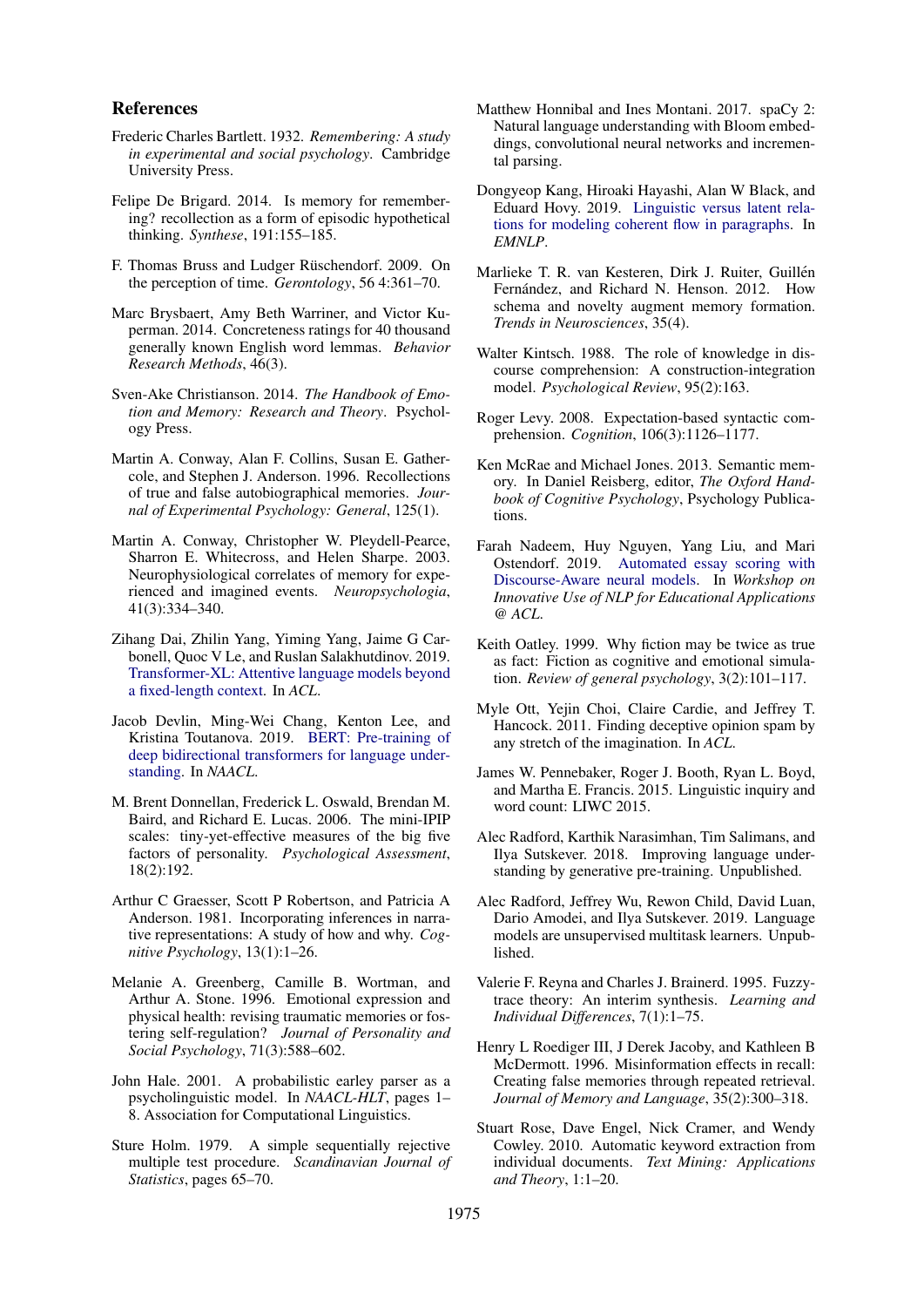- <span id="page-6-1"></span>Maarten Sap, Ronan LeBras, Emily Allaway, Chandra Bhagavatula, Nicholas Lourie, Hannah Rashkin, Brendan Roof, Noah A. Smith, and Yejin Choi. 2019. [ATOMIC: An atlas of machine commonsense](https://aaai.org/ojs/index.php/AAAI/article/view/4160) [for if-then reasoning.](https://aaai.org/ojs/index.php/AAAI/article/view/4160) In *AAAI*.
- <span id="page-6-3"></span>Roger C. Schank and Robert P. Abelson. 1977. *Scripts, Plans, Goals and Understanding: An Inquiry into Human Knowledge Structures*. Lawrence Erlbaum.
- <span id="page-6-5"></span>H. Andrew Schwartz, Gregory Park, Maarten Sap, Evan Weingarten, Johannes Eichstaedt, Margaret Kern, David Stillwell, Michal Kosinski, Jonah Berger, Martin Seligman, and Lyle Ungar. 2015. [Ex](https://www.aclweb.org/anthology/N15-1044/)[tracting human temporal orientation from Facebook](https://www.aclweb.org/anthology/N15-1044/) [language.](https://www.aclweb.org/anthology/N15-1044/) In *NAACL*.
- <span id="page-6-2"></span>Matthew Sims, Jong Ho Park, and David Bamman. 2019. [Literary event detection.](https://www.aclweb.org/anthology/P19-1353) In *ACL*.
- <span id="page-6-8"></span>Andrea Smorti and Chiara Fioretti. 2016. Why narrating changes memory: a contribution to an integrative model of memory and narrative processes. *Integrative Psychological and Behavioral Science*, 50(2):296–319.
- <span id="page-6-6"></span>Youngseo Son, Anneke Buffone, Joe Raso, Allegra Larche, Anthony Janocko, Kevin Zembroski, H Andrew Schwartz, and Lyle Ungar. 2017. [Recogniz](https://www.aclweb.org/anthology/P17-2103/)[ing counterfactual thinking in social media texts.](https://www.aclweb.org/anthology/P17-2103/) In *ACL*.
- <span id="page-6-4"></span>Yla R. Tausczik and James W. Pennebaker. 2010. The psychological meaning of words: Liwc and computerized text analysis methods. *Journal of Language and Social Psychology*, 29(1):24–54.
- <span id="page-6-10"></span>Yaacov Trope and Nira Liberman. 2010. Construallevel theory of psychological distance. *Psychological review*, 117(2):440.
- <span id="page-6-0"></span>Endel Tulving. 1972. Episodic and semantic memory. *Organization of Memory*, 1:381–403.
- <span id="page-6-9"></span>Endel Tulving and Daniel L. Schacter. 1990. Priming and human memory systems. *Science*, 247(4940):301–306.
- <span id="page-6-7"></span>Gal Zauberman, B Kyu Kim, Selin A Malkoc, and James R Bettman. 2009. Discounting time and time discounting: Subjective time perception and intertemporal preferences. *Journal of Marketing Research*, 46(4):543–556.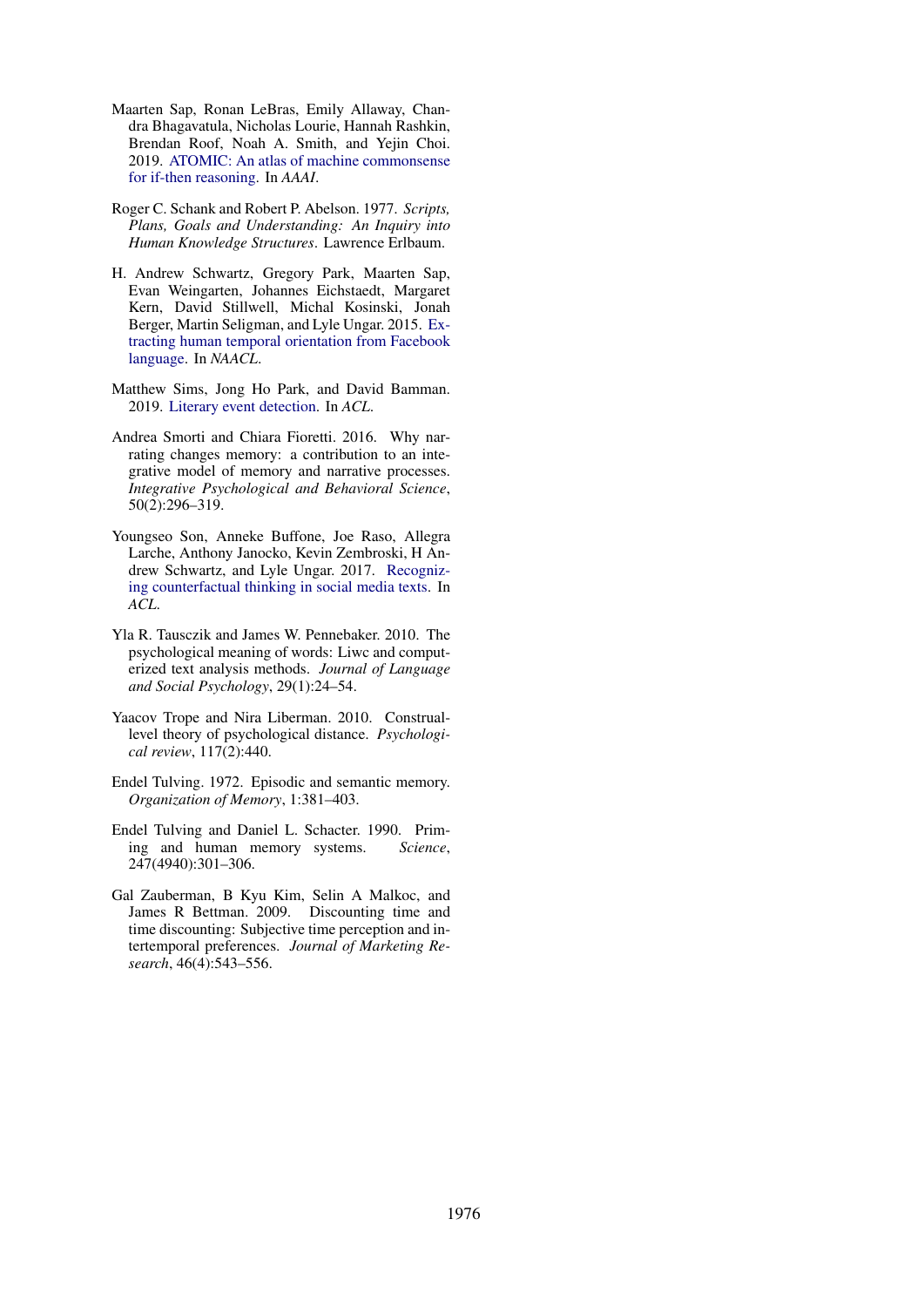

Figure 4: We extract phrases from the main themes of recalled (left) and imagined (right) stories, using RAKE [\(Rose et al.,](#page-5-26) [2010\)](#page-5-26); size of words corresponds to frequency in corpus, and color is only for readability.

# <span id="page-7-0"></span>A Data Collection

We describe the data collection in further detail, and release our MTurk annotation templates.<sup>[11](#page-7-5)</sup>

# <span id="page-7-2"></span>A.1 Post-Writing Questionnaire

After each writing stage (recalled, imagined, retold), we ask workers to rate "how impactful, important, or personal" the story was to them (for imagined and recalled stories), "how similar" to their own lives the story felt (imagined only), and "how often [they] think or talk about the events" in the story (recalled only), on a Likert scale from 1–5. Workers also take the four "openness" items from the Mini-IPIP personality questionnaire [\(Donnellan et al.,](#page-5-27) [2006\)](#page-5-27) as an assessment of overall creativity. Finally, workers optionally report their demographic information (age, gender, race).

#### <span id="page-7-1"></span>A.2 Worker Demographics

Our stories are written by 5,387 unique U.S.-based workers, who were 47% male and 52% female  $\left($  <1% non-binary, <1% other). Workers were 36 years old on average (s.d. 10 years), and predominantly white (73%, with 10% Black, 6% Hispanic, 5% Asian). We find no significant differences in demographics between the authors of imagined and recalled stories, $^{12}$  $^{12}$  $^{12}$  but authors of imagined stories scored slightly higher on measures of creativity and openness to experience (Cohen's  $d = 0.08$ ,  $p = 0.01$ .

Note that we randomly paired story summaries to workers. We did not attempt to match the demographics of the recalled story to the demographics of the imagined author. Future work should investigate whether there are linguistic effects of differing demographics between the two authors.[13](#page-7-7)

# B Episodic vs. Semantic Knowledge

## <span id="page-7-3"></span>B.1 Realis Events

To detect realis events in our stories, we train a tagger (using BERT-base; [Devlin et al.,](#page-5-13) [2019\)](#page-5-13) on the annotated corpus by [Sims et al.](#page-6-2) [\(2019\)](#page-6-2). This corpus contains 8k realis events annotated by experts in sentences drawn from 100 English books. With development and test  $F_1$  scores of 83.7% and 75.8%, respectively, our event tagger slightly outperforms the best performing model in [Sims et al.](#page-6-2) [\(2019\)](#page-6-2), which reached 73.9%  $F_1$ . In our analyses, we use our tagger to detect the number of realis event mentions.

## <span id="page-7-4"></span>B.2 Commonsense Knowledge Matching

We quantify the prevalence of commonsense knowledge in stories, as a proxy for measuring the traces of semantic memory [\(Tulving and Schac](#page-6-9)[ter,](#page-6-9) [1990\)](#page-6-9). Semantic memory is thought to encode commonsense as well as general semantic knowledge [\(McRae and Jones,](#page-5-17) [2013\)](#page-5-17).

We design a commonsense extraction tool that aligns sentences in stories with commonsense tuples, using a heuristic matching algorithm. Given a story, we match possible ATOMIC events to sentences by selecting events that share noun chunks and verb phrases with sentences. For every sentence  $s_i$  that matches an event E in ATOMIC, we check surrounding sentences for mentions of commonsense inferences (using the same noun and verb phrase matching strategy); specifically, we

<span id="page-7-6"></span><span id="page-7-5"></span><sup>11</sup>Available at <http://aka.ms/hippocorpus>.

<sup>&</sup>lt;sup>12</sup>We run Chi-squared tests for gender ( $\chi^2 = 1.01$ ,  $p =$ 0.80), for age ( $\chi^2 = 9.99$ ,  $p = 0.26$ ), and for race ( $\chi^2 =$  $9.99,p = 0.35.$ 

<span id="page-7-7"></span><sup>&</sup>lt;sup>13</sup>Future work could investigate social distance alongside other types of psychological distances (e.g., physical, temporal), using the framework given by Construal Theory [\(Trope](#page-6-10) [and Liberman,](#page-6-10) [2010\)](#page-6-10).